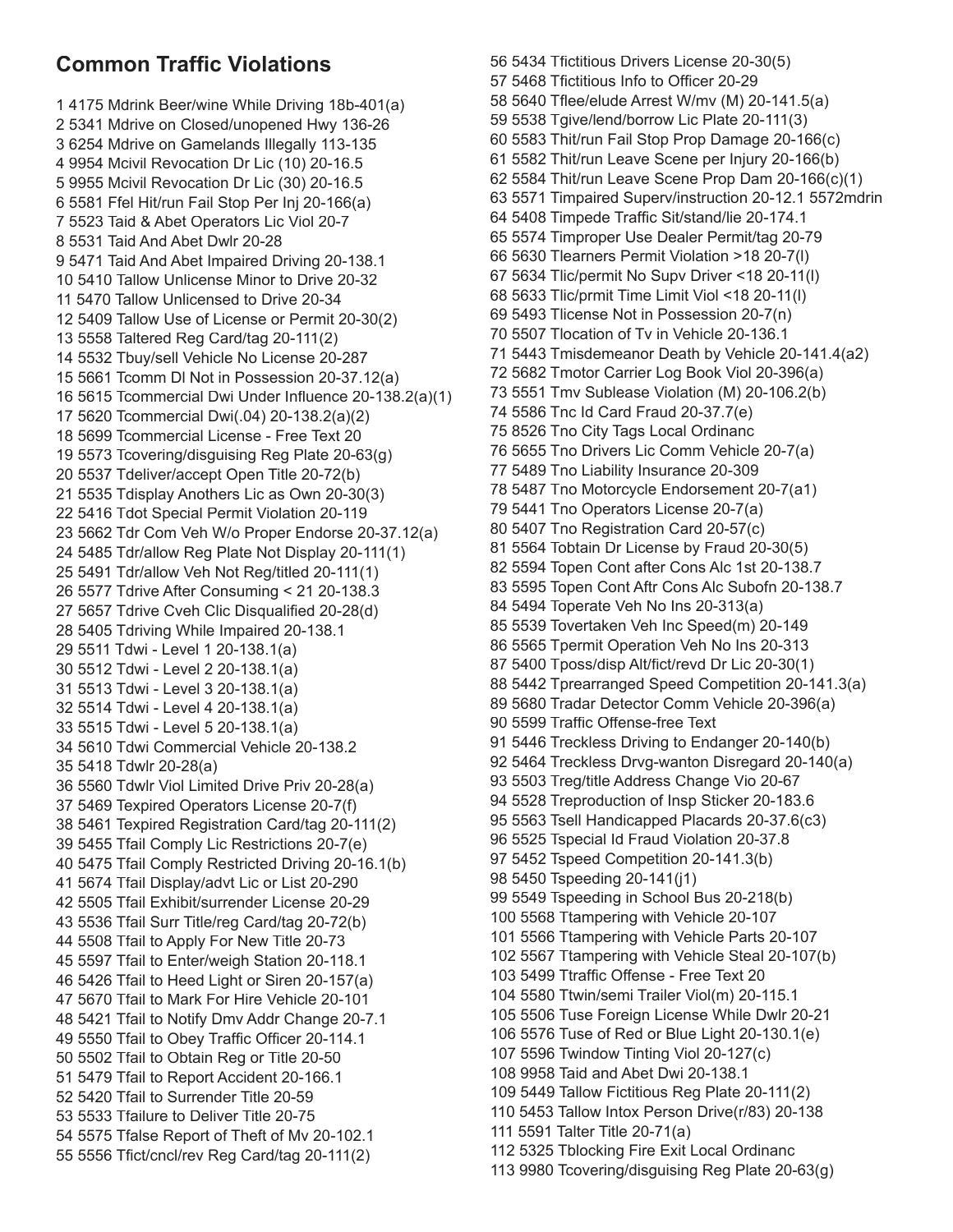114 5411 Tdisplay/use Another License 20-30(3) 115 9956 Tdrive after Drink-prov Lic 20-138.3 116 5570 Tdrive after Drinking Prov Lic 20-138.3 117 5660 Tdrive Cveh W/c Lic Sus/rev/dqd 20-37.12 118 5431 Tdrive W/.1 or More Bl Alc(r83) 20-138(b) 119 5561 Tdrive W/o Lic for Veh-non Comm 20-7(a) 120 9960 Tdrive-cons Malt Bev Pass Area 18b-401(a) 121 5404 Tdui - Alcholic Beverage (R/83) 20-138(a) 122 5403 Tdui - Drugs (Repealed /83) 20-139(a) 123 5429 Tdui - Fourth Offense (R/83) 20-138 124 5472 Tdui - Second Offense (R/83) 20-138 5473tdui - 125 5423 Tdui-driving Instructor (R/83) 20-12.1 126 5517 Tdwi (.10) - Level 1 20-138.1(a) 127 5518 Tdwi (.10) - Level 2 20-138.1(a) 5519tdwi (.10) 128 5520 Tdwi (.10) - Level 4 20-138.1(a) 129 5521 Tdwi (.10) - Level 5 20-138.1(a) 130 5522 Tdwi (.10)-level 5 Aid/abet 20-138.1(a) 131 5516 Tdwi - Level 5 - Aid/abet 20-138.1(a) 132 5526 Tdwi - Provisional License 20-138.3 133 5459 Tdwi 2nd Offense 20-138.1 134 5474 Tdwlr Permanent 20-28(b) 135 9964 Texceeding Posted Speed 20-141(b) 136 4820 Tfail to Obey Traffic Officer 20-114.1 137 5510 Tfail to Sec Red Flag on Load 20-117 138 5529 Tfail Weigh/enter Weigh Station 20-183.11 139 5465 Tfict/cncl/rev/alt Reg Card/tag 20-111(2) 140 2634 Tfraudulent License Permit 20-30(5) 141 5435 Thit - Run Property Fail Info 20-166(b) 142 5436 Thit and Run - Fail Info 20-166(b) 143 5439 Thit-run -- Unattended Vehicle 20-166(c) 144 5438 Thit-run Person Fail Stop (F) 20-166(a) 145 5437 Thit-run Person-fail Assist (M) 20-166(b) 146 9984 Timproper Use of Dealer Permit 20-79 147 5401 Tknow Fict/canc/rev/susp Lic 20-30(1) 148 5524 Tlearners Permit Violation 20-7(l) 149 5490 Tleave Scene of Accident 20-166(b) 150 5504 Toper Moped less than 16 Yoa 20-8 151 8502 Tparking Violation Local Ordinanc 152 5555 Tpossesion Stolen Vehicle(misd) 20-106 153 5579 Tradar Detector Comm Vehicle 20-396 154 5413 Treckless Driving Aft Alc(r/83) 20-140(c) 155 5562 Tsell False Drivers Lic/permit 20-30(7) 156 5402 Tspeed to Elude Arrest 20-141(j) 157 9962 Tspeeding - School Zone 20-141.1 158 5501 Tspeeding School/activity Bus 20-218 159 5463 Tspinning Tires Local Ordinanc 160 2924 Ttampering with Vehicle 20-107 161 2914 Ttampering with Vehicle Parts 20-107 162 2922 Ttampering with Vehicle Steal 20-107(b) 163 4105 Ttrans Alc/container Not Manu 18b-401(a) 164 5498 Twillful Speed Competition 20-141.3(b) 165 4435 Iadditional Lighting Equip Viol 20-129.1 166 4443 Ialtered Inspection Sticker 20-183.6 167 4113 Iatt Pur Mtbv/u-wn by 19/20 18b-302(b)(1) 168 4429 Ibrake/stop Light Equip Viol 20-129(g) 169 4437 Idesignated Lane Violation 20-146(d) 170 4426 Idirectional Signals Equip Viol 20-125.1 171 4412 Idrive Left of Center 20-146(a)

172 4441 Idrive over Fire Hose or Equip 20-157(d) 173 4492 Idrive Without Two Headlamps 20-129(b) 174 4433 Idrive Wrong Way on Dual Lane 20-146(c) 175 4466 Idrive Wrong Way-one Way St/rd 20-165.1 176 4449 Iexceeding Posted Speed 20-141(b) 177 4467 Iexceeding Safe Speed 20-141(a) 4468 178 4480 Ifail Pedestrian Right of Way 20-173 179 4454 Ifail Stop Stopsign/flsh Red Lt 20-158(b)(1)(3) 180 4445 Ifail to Burn Headlamps 20-129(a) 181 4477 Ifail to Dim Headlamps 20-181 182 4479 Ifail to Obey Rr Signal 20-142.1 183 4472 Ifail to Secure Passen under 16 20-135.2a 184 4455 Ifail to Stop-steady Red Light 20-158(b)(2) 185 4470 Ifail to Wear Seat Belt-driver 20-135.2a 186 4431 Ifail to Yield from Private Drv 20-156(a) 187 4434 Ifail to Yield Left Turn 20-155(b) 188 4473 Ifail Wear Seat Belt- Passenger 20-135.2(a) 189 4452 Ifail Yld Stopsign/flsh Red Lgt 20-158(b)(1)(3) 190 4460 Ifailure to Reduce Speed 20-141(m) 191 4453 Ifailure to Yield - Yield Sign 20-158.1 192 4432 Ifailure to Yield 20-155(a) 193 4489 Ifict/oth Improper Inspection 20-183.8 194 4408 Ifollowing a Fire Truck 20-157(b) 195 4482 Ifollowing Too Closely 20-152(a) 196 4497 Ihandicapped Parking Violation 20-37.6(e) 197 4404 Ihorn and Warning Device Vio 20-125 198 4483 Iillegal Parking 20-162.1 199 4401 limpede Traffic by Slow Speed 20-141(h) 200 4439 Iimproper Backing 20-154(a) 201 4488 Iimproper Brakes 20-124 202 4418 Iimproper Equip - Speedometer 20-123.2 203 4425 Iimproper Loading/covering Veh 20-116(g) 204 4486 limproper Muffler 20-128 205 4484 Iimproper Passing 20-150 206 4403 Iimproper Passing on Right 20-149(a) 207 4413 Iimproper Towing 20-123 208 4447 Iimproper Turn 20-153 209 4451 limproper Use of Traffic Lane 20-153(c) 210 4442 Iinsp Sticker No Inspection 20-183.3 211 4440 Iinspection Violation 20-183.2 212 4410 Iinterstate Highway Violation 20-140.3 213 4494 Ileave Veh Unattended/unsecure 20-163 214 4531 Ilic/permit Seat Belt Viol <18 20-11(l) 215 4532 Ilic/permit Seating Viol <18 20-11(l) 216 4535 Ilic/prmt Viol Oth Rstrctn <18 20-11(l) 217 8499 Ilocal Ordinance(i)-free Text 218 4407 Imirror Violation 20-126 219 4422 Imotorcycle Fail Burn Headlamp 20-129(c) 4423 220 4424 Imotorcycle Fail Burn Taillight 20-129(d) 221 4430 Imotorcycle/moped Helmet Viol 20-140.4(a) 222 4414 Ino Child Restraint System 20-137.1 223 4446 Ino Headlights on Wipers on 20-129(a)(4) 224 4481 Ino Lights on Parked Vehicle 20-134 225 4402 Iovertaken Veh Inc Speed(i) 20-149 226 4496 Iovertime Parking 20-162.1 227 4495 Ipark Fire Hyd/station/priv Dr 20-162 228 8503 Iparking Violation Local Ordinanc 229 4114 Iposs/mtbv/u-wn by 19/20 18b-302(b)(1)